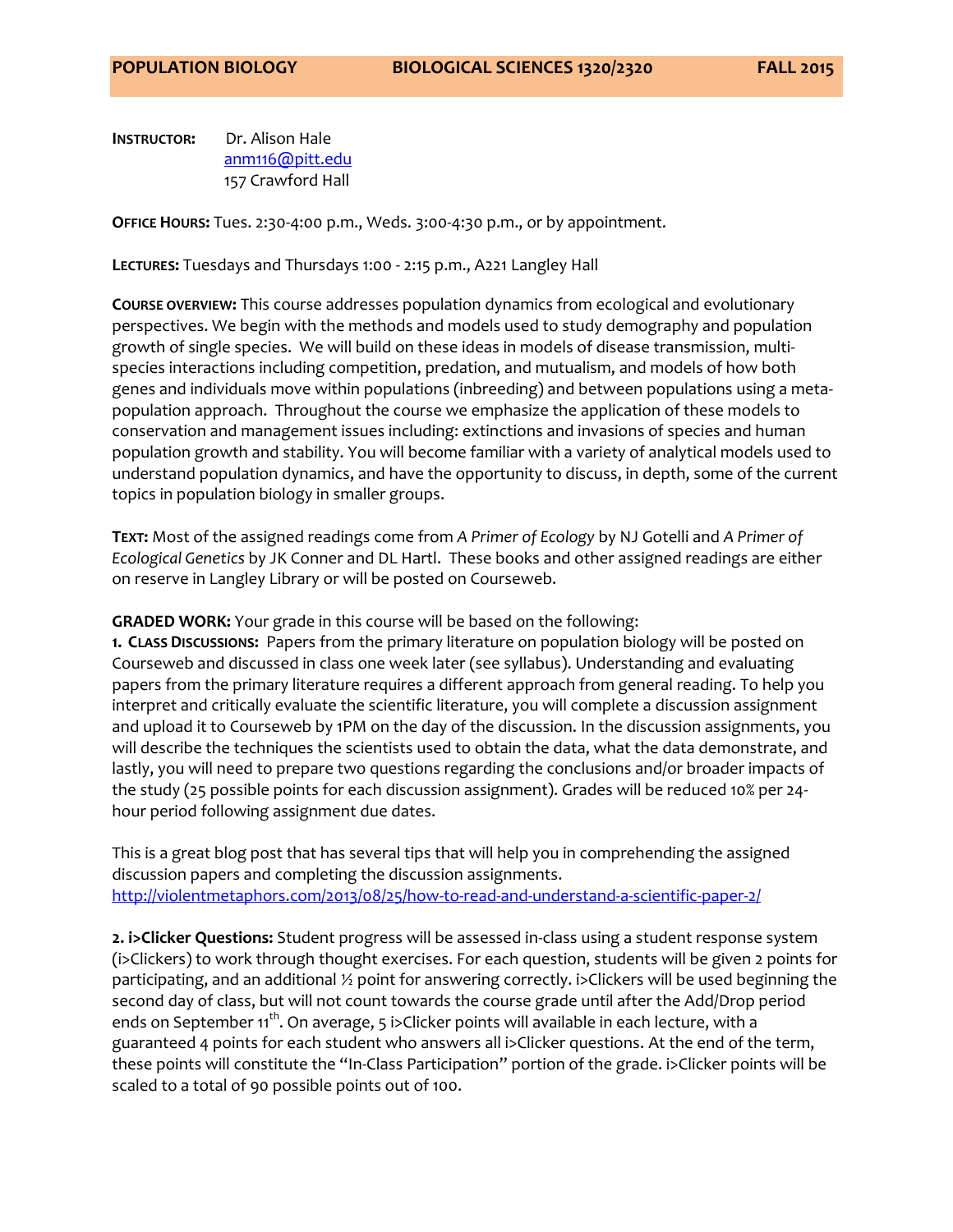Thus, over the course of the semester, more i>Clicker points will be available than are required to achieve a full score for this aspect of grading, so points lost to the occasional low battery, i>Clicker failure or other technical difficulty should not impact a student's grade in the course. Students who forget their i>Clicker for a given class will not be eligible for that day's i>Clicker points even if they can answer the questions correctly in person or in writing.

Students may use EITHER a standard i>Clicker remote OR may install the REEF polling app on their smartphone, tablet, or laptop (check out the website for more details: [https://www1.iclicker.com/students-get-started/\)](https://www1.iclicker.com/students-get-started/). It is the student's responsibility to make sure that their i>Clicker device is registered, working correctly, and has sufficient battery power to last through the class. If a student loses or breaks their i>clicker device, it is the student's responsibility to replace and register it before the next class. If this happens, please email the instructor with the new Remote ID.

TO REGISTER YOUR i>CLICKER: Go to [http://www1.iclicker.com/register-an-iclicker.](http://www1.iclicker.com/register-an-iclicker) Complete the fields with your first name, last name, student ID, and remote ID. Your student ID should be your Pitt User ID (part of your email address that precedes @pitt.edu). Do not use your PeopleSoft or Pitt Card ID number when you register. Check to make sure that your i>Clicker is properly registered and working by checking that points are being recorded on Courseweb. You should be able to see these points prior to Add/Drop, although they will not count until afterwards.

PUT YOUR NAME ON YOUR i>CLICKER: These remotes can be easy to confuse with those other students.

DO NOT GIVE YOUR I>CLICKER TO A FRIEND: Cheating with i>Clickers will not be tolerated. Any student caught entering answers with multiple i>Clickers will lose their i>Clicker and all associated i>Clicker points for the remainder of the term, as will the students who own the other i>Clickers. In addition, all students involved will be reported to the Dean's office for a violation of academic integrity.

**3. EXAMINATIONS:** There will be 4 examinations, each worth 100 points. The exam dates are given on the schedule. Exams will include terms, definitions, interpretation of tables and graphs, analytical problems, and essays. The questions will be based primarily on the material covered in the lectures but will include material in selected readings. The final exam, like the 3 mid-term exams, will test proficiency with new material since the previous exam. Because we hope you will emerge with a synthesis of material from throughout the course, questions will sometimes make use of material covered prior to previous exam(s). You may miss an exam only under exceptional circumstances of illness, severe personal trauma, or (rarely) University business, and only if you bring a signed note from a doctor (illness), parent (personal trauma), or a University official (University business) within one week of the exam. If you miss one exam with a valid excuse, your final grade will be based on your average on the other three exams, i>Clicker, and discussion grades. If you miss more than one exam with a valid excuse, you must meet with the instructor to consider dropping the course and other options. If you miss an exam without a valid excuse, you will receive a score of "0" on the exam. *There are no make-up exams*.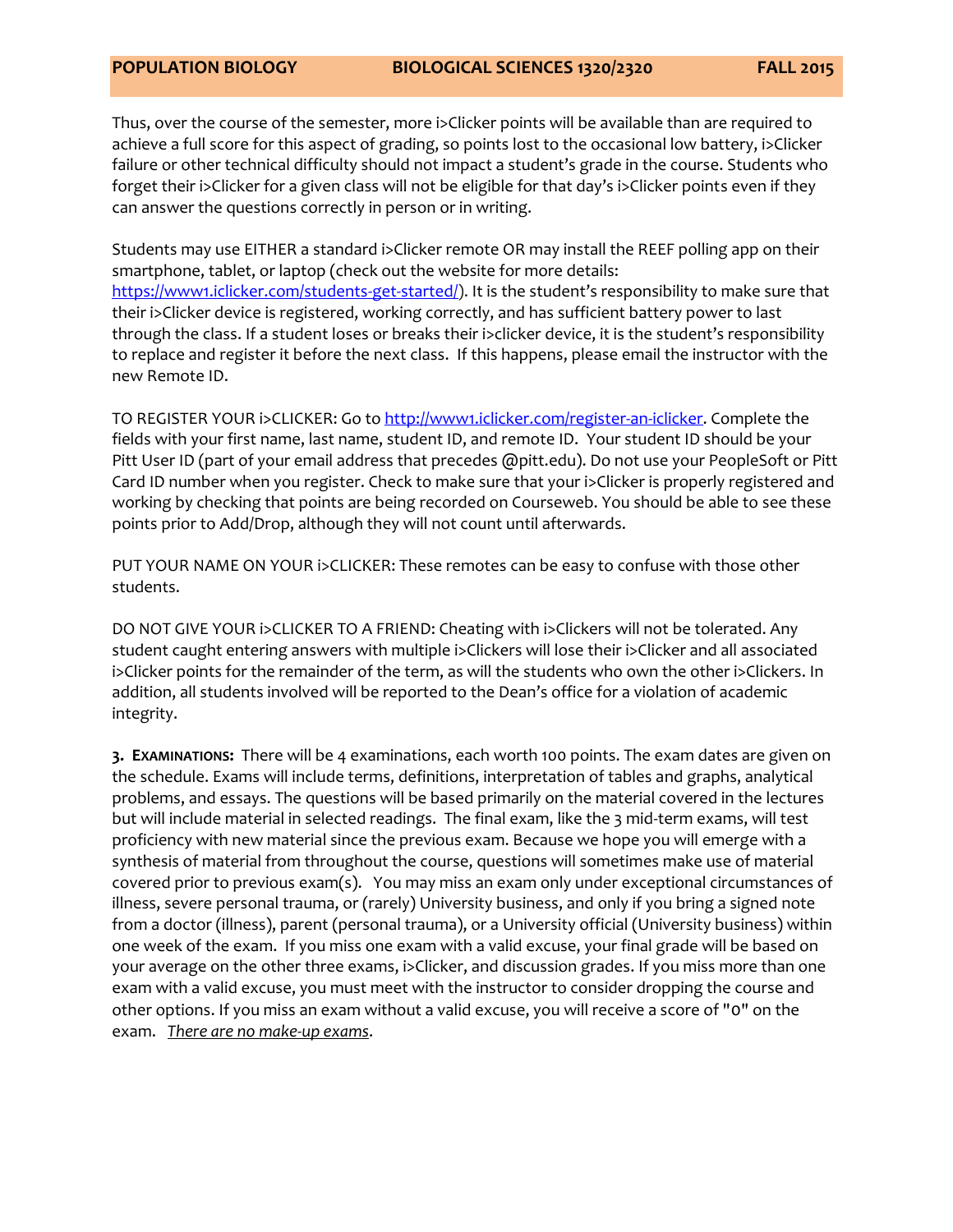**GRADING:** Relative weight of each portion of graded work:

| <b>Discussion Questions</b>        | 100 points |
|------------------------------------|------------|
| i>Clicker "In-Class Participation" | 90 points  |
| <b>Fxams</b>                       | 400 points |
| <b>TOTAL</b>                       | 590 points |

For example, if you earn 498 out of 590 points during the term, your percentage is 84%. During the term you can estimate your performance based on the following scale: percentages in the 90's = A range;  $80's = B$  range;  $70's = C$  range;  $60's = D$  range;  $50's$  or below  $=F$ .

## **LEARNING TOOLS**

**PRACTICE PROBLEM SETS AND SOFTWARE:** Four sets of practice problems will be posted on Courseweb, each associated with ¼ of the course material. These practice problems emphasize application of models and methods introduced in lecture. Some questions will use POPULUS, freeware available for download from [http://cbs.umn.edu/populus/download-populus.](http://cbs.umn.edu/populus/download-populus) This program is designed to run on either PCs or Macs-- please download it to your own computer if you have one. The answers to the practice problems will be posted on Courseweb one week before each exam.

## **GENERAL INFORMATION**

**EMAIL COMMUNICATION POLICY:** I will rely on e-mail for communication with you. Each student is issued a University email address [\(username@pitt.edu\)](../Kalisz%20Dump/username@pitt.edu) upon admittance. This email address is the only one I will use for communication with you. You are expected to read email sent to this account on a regular basis. Failure to read and react to my communications in a timely manner does not absolve you from knowing and complying with the content of the communications. The University provides an email forwarding service that allows students to read their email via other service providers (e.g., Gmail). If you choose to forward your email from your pitt.edu address to another address you do so at your own risk. If email is lost as a result of forwarding, it does not absolve you from responding to official communications sent to your University email address. To forward email sent to your University account, go to [http://my.pitt.edu](http://my.pitt.edu/) log in to your account, click on Manage My Account, then go to Set Email Preference and follow the instructions on the Email Forwarding page.

**ACADEMIC INTEGRITY POLICY**: Cheating/plagiarism will not be tolerated. Students suspected of violating the University of Pittsburgh Policy on Academic Integrity, noted below, will be required to participate in the outlined procedural process as initiated by the instructor. A minimum sanction of a zero score for the exam or discussion questions will be imposed. You may not use unauthorized materials during an exam, including notes, dictionaries, pagers, telephones, and any device that can connect to the internet. You must submit for grading only material that is written exclusively in your own words and written or drawn in your own handwriting. Violation of the Academic Integrity Code requires the instructor to submit an Academic Integrity Violation Report to the Dean's Office. See: [http://www.as.pitt.edu//fac/policies/academic-integrity.](http://www.as.pitt.edu/fac/policies/academic-integrity)

**DISABILITY SERVICES:** If you have a disability for which you are, or may be, requesting an accommodation, you are encouraged to contact both your instructor and the Office of Disability Resources and Services, 216 William Pitt Union, 412–648–7890/412–383–7355 (FTY), as early as possible in the term. Disability Resources and Services will verify your disability and determine reasonable accommodations for this course.